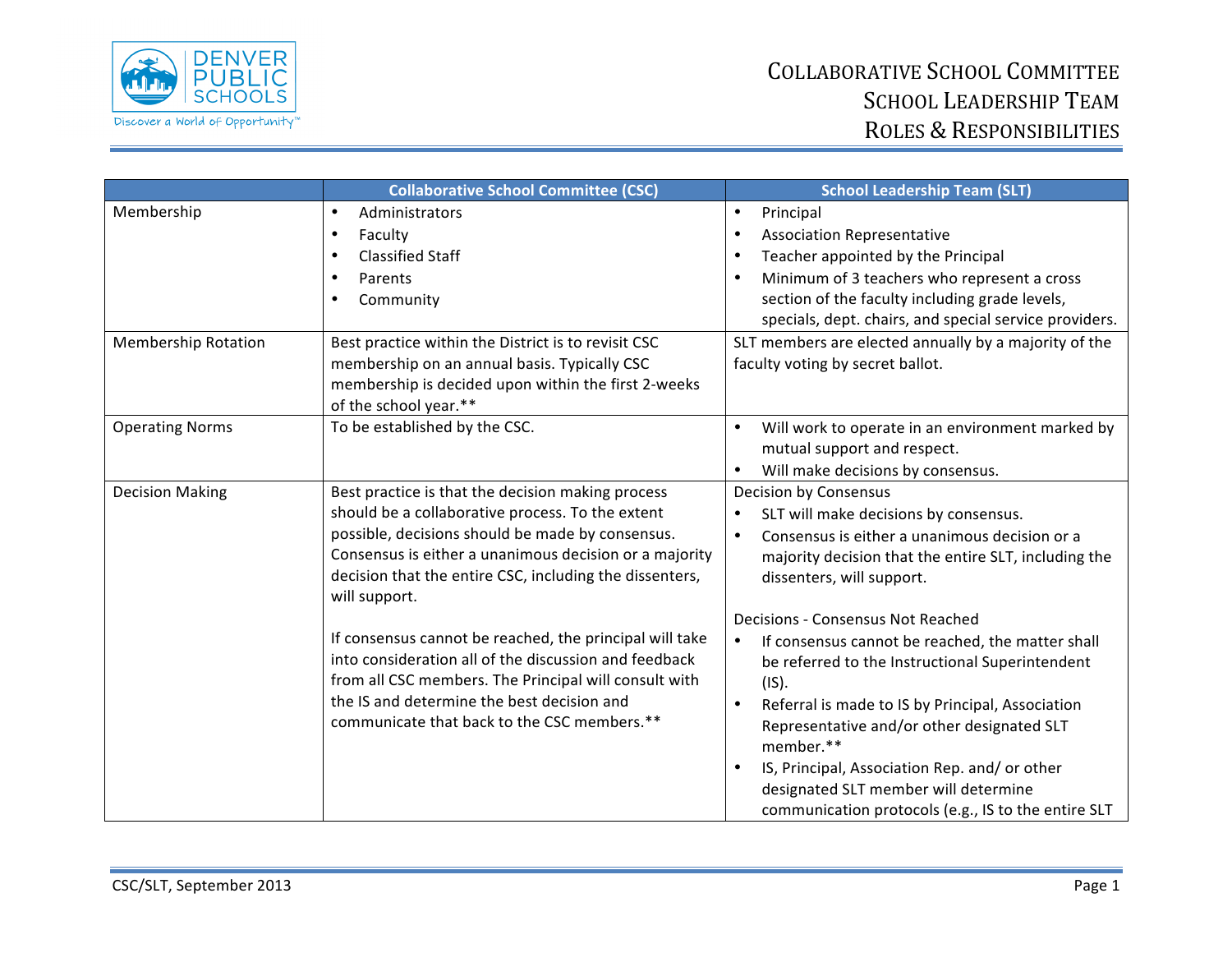

## COLLABORATIVE SCHOOL COMMITTEE SCHOOL LEADERSHIP TEAM ROLES & RESPONSIBILITIES

|                  | <b>Collaborative School Committee (CSC)</b>                                                                                                                                                                                                                                                                                                                                                                                                                                                                                                                                                                                                                                                                                                  | <b>School Leadership Team (SLT)</b>                                                                                                                                                                                                                                                                                                                                                                                                                                                                                                                                                                                                              |
|------------------|----------------------------------------------------------------------------------------------------------------------------------------------------------------------------------------------------------------------------------------------------------------------------------------------------------------------------------------------------------------------------------------------------------------------------------------------------------------------------------------------------------------------------------------------------------------------------------------------------------------------------------------------------------------------------------------------------------------------------------------------|--------------------------------------------------------------------------------------------------------------------------------------------------------------------------------------------------------------------------------------------------------------------------------------------------------------------------------------------------------------------------------------------------------------------------------------------------------------------------------------------------------------------------------------------------------------------------------------------------------------------------------------------------|
|                  |                                                                                                                                                                                                                                                                                                                                                                                                                                                                                                                                                                                                                                                                                                                                              | or IS to the designated person/people).**<br>The IS will consult with the Association prior to<br>making a decision.<br>The IS will communicate decision back to the SLT<br>(either to the entire SLT or with the<br>Principal/Association Rep./designated SLT member<br>- depending on communication protocol**).                                                                                                                                                                                                                                                                                                                               |
| Purpose & Scope  | Enhance student achievement and school climate<br>$\bullet$<br>by engaging school community in collaborative<br>efforts that support the school and District's goals.<br>Provide strategic direction in support of the<br>school's mission and vision as stated in the Unified<br>Improvement Plan (UIP).                                                                                                                                                                                                                                                                                                                                                                                                                                    |                                                                                                                                                                                                                                                                                                                                                                                                                                                                                                                                                                                                                                                  |
| Responsibilities | Focus on UIP as primary responsibility.<br>$\bullet$<br>Align resources to support UIP and school's<br>program design.<br>Provide guidance, evaluation and approval for UIP.<br>$\bullet$<br>Provide guidance, evaluation and approval for the<br>annual school budget to insure alignment with UIP<br>and school's program design.<br>Provide guidance, evaluation and approval for<br>$\bullet$<br>staffing allocations.<br>Make recommendation regarding any changes to<br>$\bullet$<br>the school design.<br>Participate in principal selection process.<br>$\bullet$<br>Provide input on principals' involvement in and<br>support of the CSC for principal's annual<br>evaluation.<br>Review, and when appropriate, approve discipline | a. Review data and collaborate in the development of<br>UIP.<br>b. Review and collaborate on the design of the<br>school's schedule, including but not limited to:<br>student schedule<br>teacher Schedule<br>professional development plan and<br>schedule within the workday and/or work<br>week<br>other operation and professional functions<br>(e.g., committee meetings, faculty/staff<br>meetings, grade-level meetings, vertical<br>team meetings, departmental meetings,<br>planning with instructional personnel, data<br>teams)<br>SLT shall consider other professional development<br>c.<br>and teacher obligations when scheduling |